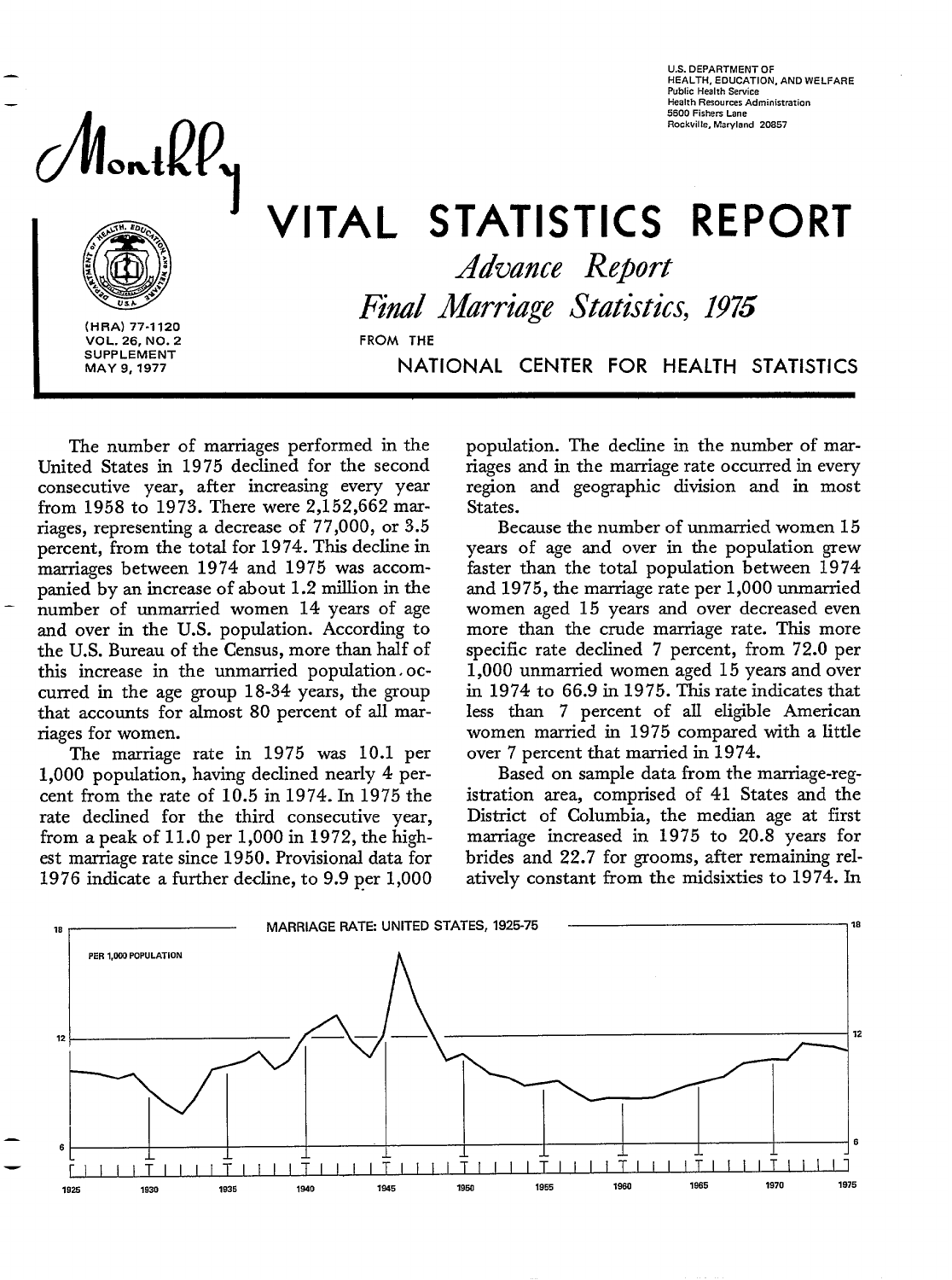contrast, the median age at remarriage both of bride and of groom continued the downward trend of the past decade. For brides, the median age at remarriage was 32.0 years, 3.5 years younger than a decade ago. For grooms, the median age at remarriage was 35.5 years, 4.1 years younger than 10 years ago.

The proportion of marriages that are first marriages has continued to decline sIightly every year since 1968 when 77 percent of the brides and grooms were previously single. By 1975 the proportion had declined to 70 percent for brides and to 69 percent for grooms.

The younger age groups of men and women experienced sizable decreases in marriage rates

between 1974 and 1975. In particular, for the age groups  $14-17$ ,  $18-19$ , and  $20-24$ , the average decline in the rate of first marriage. was 13 percent for women and 16 percent for men. In almost every age and marital status group, the rates for women peaked in either 1972 or 1973 and declined after that. First marriage rates for men showed the same pattern.

—

The statistics for the marriage-registration area presented in this report are based on sample data and consequently are subject to sampling variability as well as other sources of error. Further discussion of sampling variability appears in the Technical Notes.

# **--- ---------------- Quantity zero-------------–-----— SYMBOLS Data not available----—---------------------- Category not applicable ----------------------- . . . Quantity more than Obut less than 0.05----- 0.0 Figure does not meet standaids of \* reliability or precision--—---—--—--–—**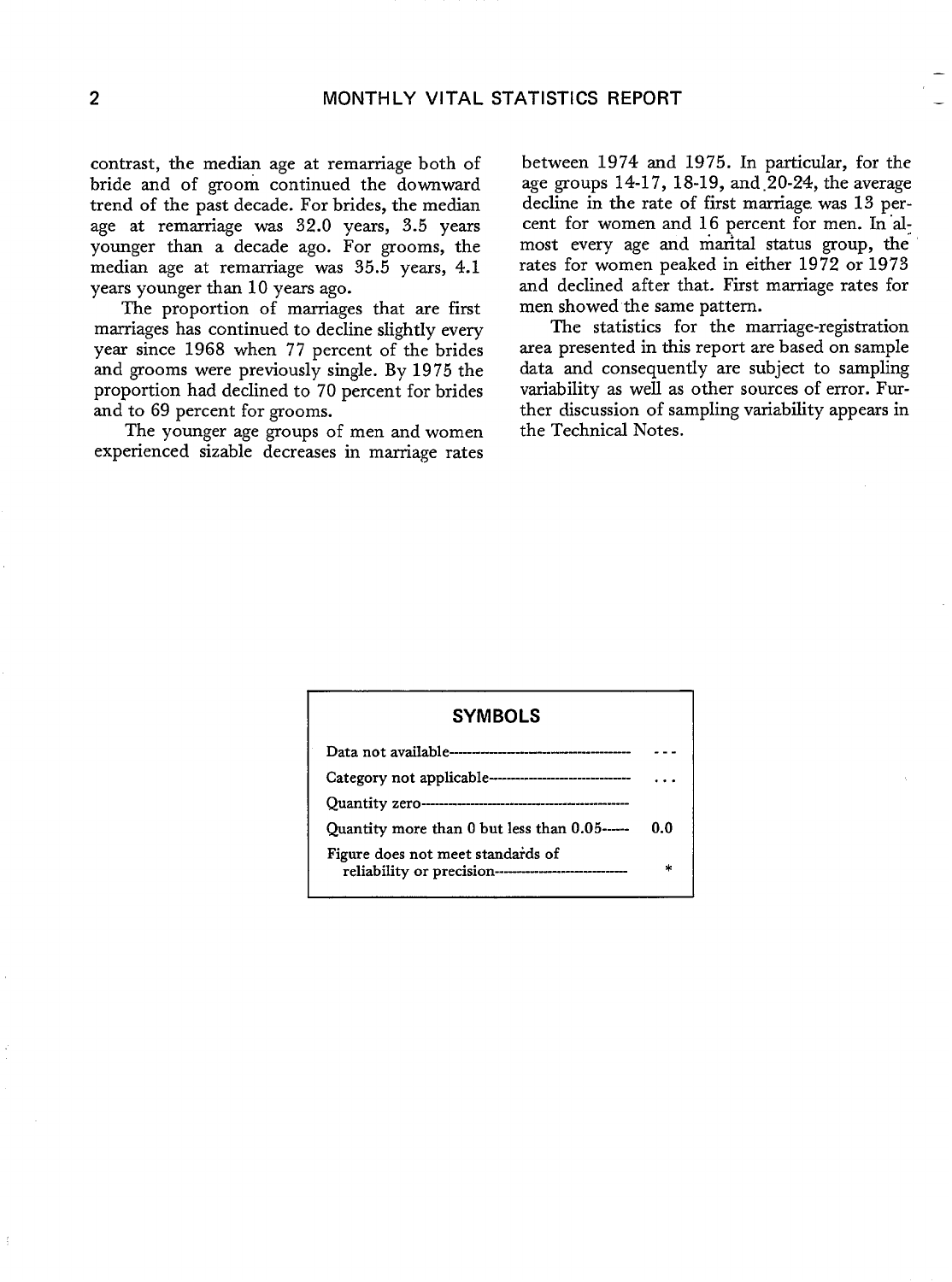—

|          |       | Median age of bride |            | Median age of groom |                   |            |  |  |
|----------|-------|---------------------|------------|---------------------|-------------------|------------|--|--|
| Year     | Total | First<br>marriage   | Remarriage | Total               | First<br>marriage | Remarriage |  |  |
| 1975     | 22.4  | 20.8                | 32.0       | 24.7                | 22.7              | 35.5       |  |  |
| 1974     | 22.0  | 20.6                | 32.1       | 24.2                | 22.5              | 35.7       |  |  |
| 1973     | 21.9  | 20.6                | 32.3       | 24.1                | 22.5              | 36.3       |  |  |
| 1972     | 21.7  | 20.5                | 32,8       | 23.8                | 22.4              | 36.5       |  |  |
| 1971     | 21.7  | 20.5                | 32.9       | 23.7                | 22.5              | 36.9       |  |  |
| 1970     | 21.7  | 20.6                | 33.3       | 23.6                | 22.5              | 37.5       |  |  |
| 1969     | 21.6  | 20.6                | 33.8       | 23.5                | 22.4              | 38.2       |  |  |
| 1968     | 21.5  | 20.6                | 33.8       | 23.6                | 22.4              | 38.3       |  |  |
| 1967     | 21.4  | 20.5                | 35.0       | 23.8                | 22.6              | 39.1       |  |  |
| 1966     | 21.5  | 20.3                | 35.2       | 23.8                | 22.6              | 39.2       |  |  |
| 1965     | 21.4  | 20.4                | 35.5       | 23.6                | 22.5              | 39.6       |  |  |
| 1964     | 21.4  | 20.4                | 35,6       | 23.6                | 22.4              | 39.7       |  |  |
| 1963<br> | 21.3  | 20.3                | 35.6       | 23.7                | 22.5              | 39.8       |  |  |
|          |       |                     |            |                     |                   |            |  |  |

**Table 1. MEDIAN AGES OF BRIDE AND** GROOM BY PREVIOUS MARITAL STATUS, 1963-75

#### **Table 2.** MARRIAGES AND MARRIAGE RATES: UNITED STATES, 1958-75

[Data refer only to events occurring within the United States. Alaska included beginning 1959 and Hawaii beginning 1960]

| Year |  |           | Rate per $1,000^1 -$ |                                            |                                      |  |  |
|------|--|-----------|----------------------|--------------------------------------------|--------------------------------------|--|--|
|      |  | Marriages | Total<br>population  | Unmarried<br>women 15<br>vears and<br>over | Unmarried<br>women<br>15-44<br>vears |  |  |
| 1975 |  | 2,152,662 | 10.1                 | 66.9                                       | 118.5                                |  |  |
| 1974 |  | 2,229,667 | 10.5                 | 72.0                                       | 128.4                                |  |  |
| 1973 |  | 2,284,108 | 10.9                 | 76.0                                       | 137.3                                |  |  |
| 1972 |  | 2,282,154 | 11.0                 | 77.9                                       | 141.3                                |  |  |
| 1971 |  | 2,190,481 | 10.6                 | 76.2                                       | 138.9                                |  |  |
| 1970 |  | 2,158,802 | 10.6                 | 76.5                                       | 140.2                                |  |  |
| 1969 |  | 2,145,000 | 10.6                 | 80.0                                       | 149.1                                |  |  |
| 1968 |  | 2,069,000 | 10,4                 | 79.1                                       | 147.2                                |  |  |
| 1967 |  | 1,927,000 | 9.7                  | 76.4                                       | 145.2                                |  |  |
| 1966 |  | 1,857,000 | 9,5                  | 75.6                                       | 145.1                                |  |  |
| 1965 |  | 1,800,000 | 9,3                  | 75.0                                       | 144.3                                |  |  |
| 1964 |  | 1,725,000 | 9.0                  | 74.6                                       | 146.2                                |  |  |
| 1963 |  | 1,654,000 | 8.8                  | 73.4                                       | 143.3                                |  |  |
| 1962 |  | 1,577,000 | 8.5                  | 71.2                                       | 138.4                                |  |  |
| 1961 |  | 1,548,000 | 8.5                  | 72.2                                       | 145.4                                |  |  |
| 1960 |  | 1,523,000 | 8.5                  | 73.5                                       | 148,0                                |  |  |
| 1959 |  | 1,494,000 | 8.5                  | 73.6                                       | 149.8                                |  |  |
| 1958 |  | 1,451,000 | 8.4                  | 72.0                                       | 146.3                                |  |  |

 $1$ Data are based on population enumerated as of April 1 for 1960 and 1970 and estimated as of July 1 for all other years.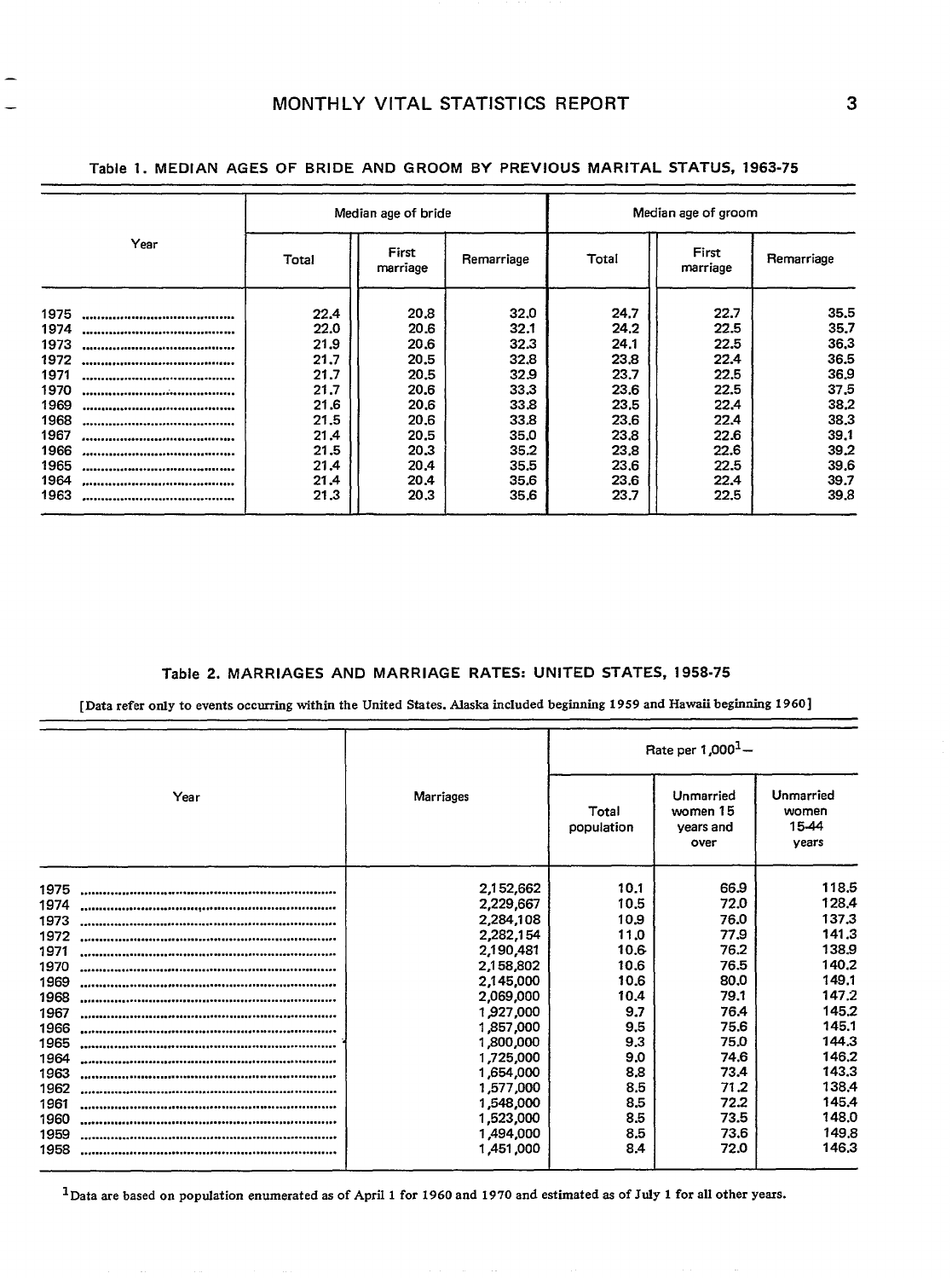### **Table 3. MARRIAGES AND MARRIAGE RATES: UNITED STATES, EACH REGION, DIVISION, AND STATE, 1973-75**

.

| Region, division.        |                     | Number         |                |             | Rate        |              | Region, division,                | Number           |                     |                  | Rate         |              |              |
|--------------------------|---------------------|----------------|----------------|-------------|-------------|--------------|----------------------------------|------------------|---------------------|------------------|--------------|--------------|--------------|
| and State                | 1975                | 1974           | 1973           | 1975        | 1974        | 1973         | and State                        | 1975             | 1974                | 1973             | 1975         | 1974         | 1973         |
| United States            | 2,152,662 2,229,667 |                | 2,284,108      | 10.1        | 10.5        | 10.9         | West North Central:<br>Minnesota | 32,261           | 33.547              | 32.971           | 8.2          | 8.6          | 8.5          |
|                          |                     |                |                |             |             |              | lowa                             | 25.616           | 27.209              | 27.544           | 8.9          | 9.5          | 9.5          |
|                          |                     |                |                |             |             |              | Missouri                         | 50,147           | 51,434              | 51,990           | 10.5         | 10.8         | 10.9         |
| Northeast                | 384,186             | 402,521        | 422,885        | 7.8         | 8.1         | 8.5          | North Dakota                     | 5,993            | 5,905               | 5,875            | 9.4          | 9.3          | 9.2          |
| North Central            | 549,356             | 574,059        | 581,544        | 9.5         | 10.0        | 10.1         | South Dakota                     | 11,074           | 11,928              | 12,291           | 16.2         | 17.5         | 17.9         |
| South <i></i>            | 776,727             | 803,369        | 823,947        | 11.4        | 12.0        | 12.5         | Nebraska                         | 13,087           | 13.873              | 13,957           | 8.5          | 9.0          | 9.1          |
| West                     | 442,393             | 449,718        | 455,732        | 11.7        | 12.1        | 12.5         | Kansas                           | 23,767           | 24,491              | 24,592           | 10.5         | 10.8         | 10.8         |
|                          |                     |                |                |             |             |              | South Atlantic:                  |                  |                     |                  |              |              |              |
| Northeast:               |                     |                |                |             |             |              | Delaware                         | 3.944            | 4,143               | 4,298            | 6.8          | 7.2          | 7.5          |
| New England              | 96.761              | 101,397        | 106,426        | 7.9         | 8,3         | 8.8          | Maryland                         | 44,776           | 47,013              | 48.168           | 10.9         | 11.5         | 11.8         |
| Middle Atlantic          | 287,425             | 301,124        | 316,459        | 7.7         | 8.1         | 8.4          | District of Columbia             | 4,911            | 5,271               | 5.661            | 6.9          | 7.3          | 7.6          |
|                          |                     |                |                |             |             |              | Virginia                         | 54,688           | 56,617              | 58,431           | 11.0         | 11.5         | 12.1         |
| North Central:           |                     |                |                |             |             |              | West Virginia                    | 17,041           | 17,409              | 18,199           | 9.5          | 9.7          | 10.1         |
| East North Central       | 387,411             | 405,672        | 412,324        | 9.5         | 9.9         | 10.1         | North Carolina                   | 42,310           | 45,015              | 46,951           | 7.8<br>17.8  | 8.4<br>19.0  | 8.9<br>20.9  |
| West North Central       | 161,945             | 168,387        | 169,220        | 9.7         | 10.1        | 10.1         | South Carolina                   | 50,249           | 52,996              | 56,876<br>70,373 | 12.8         | 13.7         | 14.7         |
| South:                   |                     |                |                |             |             |              | Georgia<br><b>Florida</b>        | 63,245<br>85,427 | 66,656<br>90,337    | 89,587           | 10.2         | 11.2         | 11.7         |
| South Atlantic           | 366,591             | 385,457        | 398,544        | 10.9        | 11.6        | 12.3         |                                  |                  |                     |                  |              |              |              |
| East South Central       | 155,226             | 161,830        | 167,174        | 11,5        | 12.1        | 12.6         | East South Central:              |                  |                     |                  |              |              |              |
| West South Central       | 254,910             | 1256,082       | 258,229        | 12.2        | 112.4       | 12.7         | Kentucky                         | 32.068           | 32.800              | 34.379           | 9.4          | 9.8          | 10.3         |
|                          |                     |                |                |             |             |              | Tennessee                        | 51,530           | 54.606              | 56,285           | 12.3         | 13.2         | 13.6         |
| West:                    |                     |                |                |             |             |              | Alabama                          | 45,349           | 46,811              | 47,997           | 12.5         | 13.1         | 13,6         |
| Mountain                 | 212.045             | 213.654        | 211,738        | 22.0        | 22.7        | 23.1         | Mississippi                      | 26,279           | 27,613              | 28,513           | 11.2         | 11.9         | 12.5         |
| Pacific                  | 230,348             | 236,064        | 243,994        | 8.2         | 8.5         | 8.9          |                                  |                  |                     |                  |              |              |              |
|                          |                     |                |                |             |             |              | West South Central:              |                  |                     |                  |              |              |              |
|                          |                     |                |                |             |             |              | Arkansas                         | 24,337           | <sup>1</sup> 24.735 | 25,202           | 11.5         | 112.0        | 12.4         |
| New England:             |                     |                |                |             |             |              | Louisiana                        | 37,309           | 38.185              | 39,498           | 9.8          | 10.1         | 10.5         |
| Maine                    | 11,190              | 11,546         | 11,925         | 10.6        | 11.0        | 11.6         | Oklahoma                         | 40,110           | 40,160              | 41,367           | 14.8<br>12.5 | 14.8<br>12.7 | 15.5<br>12.9 |
| New Hampshire            | 8,831<br>4,553      | 9,239<br>4.652 | 9,557<br>5.072 | 10.8<br>9,7 | 11.4<br>9.9 | 12.1<br>10.9 | Texas                            | 153.154          | 153,002             | 152,162          |              |              |              |
| Vermont<br>Massachusetts | 42.103              | 44,243         | 46,640         | 7.2         | 7.6         | 8.0          | Mountain:                        |                  |                     |                  |              |              |              |
| Rhode Island             | 6.695               | 7,255          | 7.715          | 7.2         | 7.7         | 7.9          | Montana                          | 7,331            | 7,741               | 7,751            | 9.8          | 10.5         | 10,8         |
| Connecticut              | 23,389              | 24,462         | 26,517         | 7.6         | 7.9         | 8.3          | Idaho                            | 12,688           | 12,489              | 12,236           | 15.5         | 15.6         | 15,9         |
|                          |                     |                |                |             |             |              | Wyoming                          | 5,649            | 6,048               | 5,506            | 15.1         | 16.3         | 15.6         |
|                          |                     |                |                |             |             |              | Colorado                         | 27,565           | 25.999              | 27.991           | 10.9         | 10.4         | 11.5         |
| Middle Atlantic:         |                     |                |                |             |             |              | New Mexico                       | 15,790           | 15,886              | 15,178           | 13.8         | 14.2         | 13.7         |
| New York                 | 142.752             | 148.012        | 155,660        | 7.9         | 8.2         | 8.5          | Arizona                          | 26.558           | 227,038             | 26,180           | 11.9         | 212,6        | 12.7         |
| New Jersey               | 53,008              | 56,449         | 59,723         | 7.2         | 7.7         | 8.1          | Utah                             | 14,905           | 15,166              | 14.818           | 12.4         | 12.9         | 12.8         |
| Pennsylvania             | 91.665              | 96.663         | 101.076        | 7.8         | 8.2         | 8.5          | Nevada                           | 101.559          | 103.287             | 102,078          | 171.6        | 180.3        | 186.3        |
|                          |                     |                |                |             |             |              | Pacific:                         |                  |                     |                  |              |              |              |
| East North Central:      |                     |                |                |             |             |              | Washington                       | 41,807           | 41,577              | 41,365           | 11.8         | 12.0         | 12.1         |
| Ohio                     | 101.135             | 102,458        | 99.524         | 9.4         | 9.5         | 9.3          | Oregon                           | 19.322           | 20,002              | 19,661           | 8.4          | 8.8          | 8.8          |
| Indiana                  | 56.075              | 60.524         | 58,428         | 10.6        | 11.4        | 11.0         | California                       | 154,812          | 160,887             | 169,320          | 7.3          | 7.7          | 8.2          |
| Illinois                 | 111,459             | 116,419        | 119,843        | 10.0        | 10.5        | 10.7         |                                  |                  |                     |                  |              |              |              |
| Michigan                 | 82,856              | 88,023         | 94,486         | 9.0         | 9.7         | 10.4         | Alaska                           | 4,734            | 3,949               | 3,872            | 13.4         | 11.7         | 11.7         |
| Wisconsin                | 35,886              | 38,248         | 40.043         | 7.8         | 8.4         | 8.8          | Hawaii                           | 9,673            | 9,649               | 9,776            | 11.2         | 11.4         | 11.8         |
|                          |                     |                |                |             |             |              |                                  |                  |                     |                  |              |              |              |

**[BY Place of occurrence. Data are counts of marriages performed except as noted. Rates per 1,000 population in each area, estimated as of ruly 1]** 

**lData are incomplete. 'Includes marriage licenses issued for some counties.**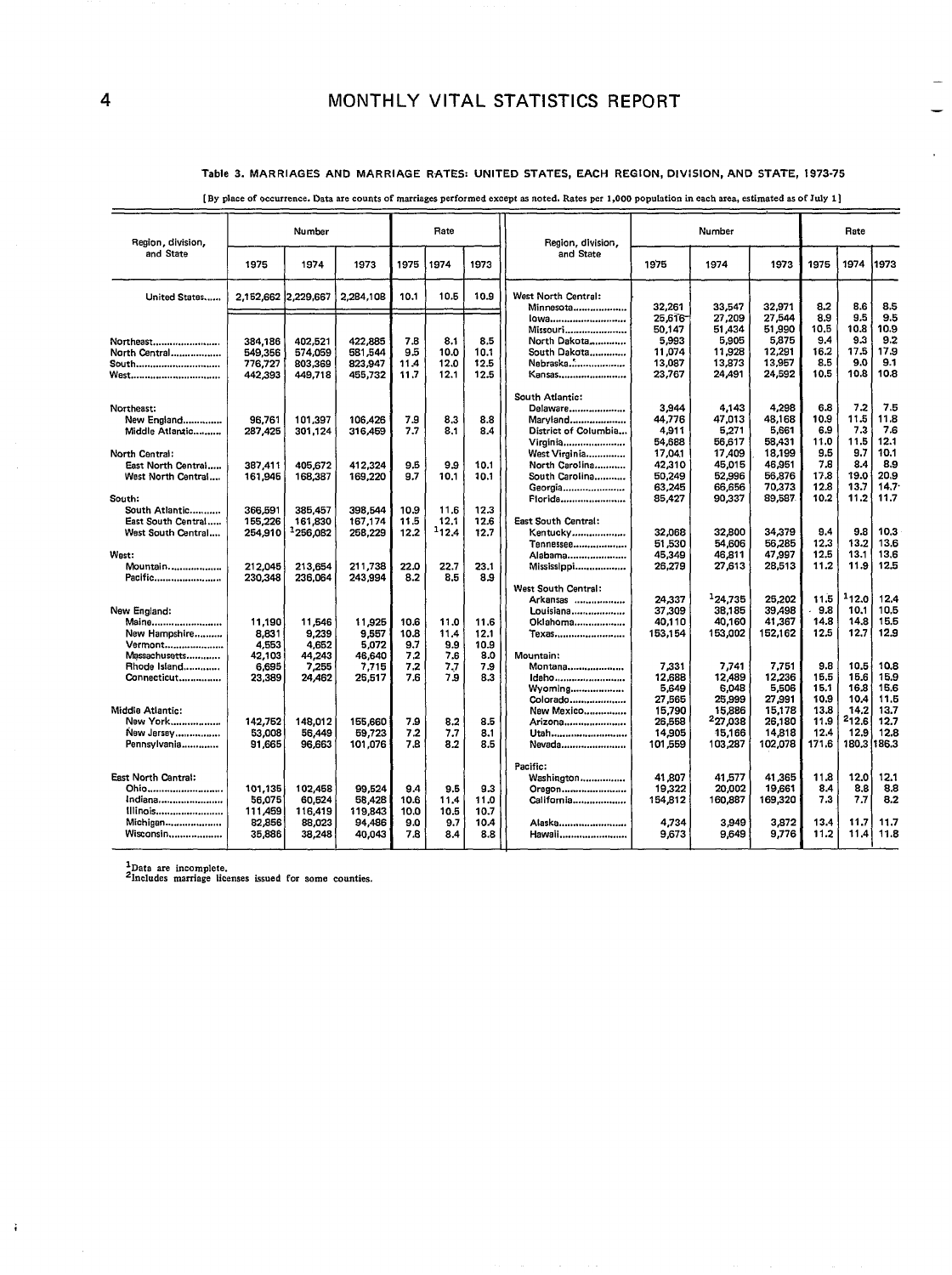## **MONTHLY VITAL STATISTICS REPORT** 5

## Table 4. MARRIAGES AND MARRIAGE RATES BY AGE AND PREVIOUS MARITAL STATUS OF WOMEN AND MEN<br>MARRIAGE-REGISTRATION AREA,<sup>1</sup> 1974-75

[By place of occurrence. Based on sample data. Rates per 1,000 population in specified group, estimated as of July 1 of each year. Figures for age not stated are distributed]

|                                               | Women                                                                                          |                                                                                                |                                                                             | Men                                                                      |                                                                                               |                                                                                               |                                                                                |                                                                                |
|-----------------------------------------------|------------------------------------------------------------------------------------------------|------------------------------------------------------------------------------------------------|-----------------------------------------------------------------------------|--------------------------------------------------------------------------|-----------------------------------------------------------------------------------------------|-----------------------------------------------------------------------------------------------|--------------------------------------------------------------------------------|--------------------------------------------------------------------------------|
| Age and previous marital status               | Number                                                                                         | Rate <sup>2</sup>                                                                              |                                                                             | Number                                                                   |                                                                                               | Rate <sup>2</sup>                                                                             |                                                                                |                                                                                |
|                                               | 1975                                                                                           | 1974                                                                                           | 1975                                                                        | 1974                                                                     | 1975                                                                                          | 1974                                                                                          | 1975                                                                           | 1974                                                                           |
| ALL MARRIAGES                                 |                                                                                                |                                                                                                |                                                                             |                                                                          |                                                                                               |                                                                                               |                                                                                |                                                                                |
|                                               | 1,718,641                                                                                      | 1,791,452                                                                                      | 56.9                                                                        | 61.0                                                                     | 1,718,641                                                                                     | 1,791,452                                                                                     | 68.8                                                                           | 73.8                                                                           |
|                                               | 156,999<br>344,006<br>620,230<br>478,013<br>247,719<br>114,370<br>115,924<br>102,389<br>17,004 | 180,872<br>382,891<br>645,709<br>460,300<br>236,619<br>107,918<br>115.763<br>105,565<br>16,115 | 22.3<br>119.6<br>157.5<br>113.5<br>152.7<br>114.1<br>73.0<br>20.6<br>2.4    | 25.9<br>138.9<br>174.6<br>116.7<br>158.9<br>117.8<br>75.2<br>21.4<br>2.3 | 26,073<br>196,941<br>667,434<br>657,129<br>348,971<br>155.645<br>152,513<br>139,014<br>32,050 | 31,468<br>222,097<br>727,704<br>638,182<br>342,599<br>148,775<br>146,808<br>139,713<br>32,288 | 3.5<br>58.5<br>129.6<br>146.3<br>168.1<br>145.6<br>113.4<br>52.7<br>16.8       | 4.2<br>67.9<br>150,9<br>148.4<br>176.1<br>154.0<br>105.5<br>54.3<br>17.2       |
| <b>FIRST MARRIAGES</b>                        | 1,190,562                                                                                      | 1,271,284                                                                                      | 68.1                                                                        | 74.8                                                                     | 1,169,029                                                                                     | 1,252,770                                                                                     | 56.0                                                                           | 61.8                                                                           |
|                                               | 152.757<br>328,460<br>524,501<br>174,219<br>126,243<br>30,950<br>17,026<br>9,667<br>958        | 176,169<br>364,704<br>546,290<br>173,463<br>123,286<br>30,834<br>19.343<br>10,020<br>638       | 21.7<br>115.0<br>143.8<br>81.7<br>114.6<br>62.4<br>31.8<br>9.2<br>1.2       | 25.2<br>133.5<br>159,5<br>85.7<br>122.3<br>66.2<br>35.0<br>9.6<br>0.8    | 25,601<br>193,042<br>610,682<br>321,926<br>232,833<br>58,561<br>30,532<br>16,305<br>1,473     | 30.882<br>217,675<br>665,245<br>321,605<br>231.731<br>57,317<br>32,557<br>15,783<br>1,580     | 3.4<br>57.4<br>121.7<br>96.7<br>132.3<br>78.2<br>37.2<br>13.0<br>3.0           | 4.2<br>66.6<br>141.8<br>100.4<br>141.0<br>83.3<br>37.4<br>12.6<br>3.5          |
| <b>REMARRIAGES</b>                            | 509,643                                                                                        | 493,841                                                                                        | 40.1                                                                        | 40.0                                                                     | 532,998                                                                                       | 514,163                                                                                       | 129.8                                                                          | 129.1                                                                          |
|                                               | 13,356<br>87,727<br>300,393<br>119,266<br>82,842<br>98.285<br>92.186<br>15,981<br>67,906       | 13,564<br>87,068<br>282,780<br>110,601<br>76,363<br>95,816<br>95,023<br>15,406<br>73,530       | <sup>3</sup> 319.9<br>144.5<br>229.4<br>163.7<br>93.5<br>23.5<br>2.5<br>8.3 | 3332.1<br>147.3<br>230.4<br>169.7<br>97.0<br>24.4<br>2.5<br>9.1          | 1,830<br>48,687<br>329,808<br>112,639<br>96,045<br>121,124<br>122,206<br>30,467<br>62,343     | 1,722<br>48,937<br>309,765<br>106,359<br>90,094<br>113,312<br>123,096<br>30,643<br>62,890     | <sup>3</sup> 371.4<br>284.1<br>356.5<br>300.1<br>231.2<br>88.0<br>21.5<br>40.4 | <sup>3</sup> 367.1<br>281.9<br>355.7<br>324.1<br>217.5<br>93.3<br>21.4<br>38.9 |
|                                               | 2,554<br>18,687<br>35,200<br>11,465<br>365,237                                                 | 2,661<br>20,087<br>39,245<br>11,537                                                            | 561.7<br>14.9<br>2.1                                                        | 561.8<br>16.3<br>2.2                                                     | 494<br>9,730<br>31,779<br>20,340                                                              | 694<br>9,240<br>32,150<br>20,806                                                              | 5173.3<br>71.4<br>19.5                                                         | 5 <sub>136.1</sub><br>69.6<br>19.2                                             |
|                                               | 10,711<br>71,425<br>236,641<br>43,998<br>2,462                                                 | 348,007<br>11,134<br>71,601<br>221,953<br>41,566<br>1,753                                      | 117.2<br><sup>3</sup> 319.6<br>158.6<br>40.1<br>9.1                         | 121.7<br>3336.3<br>166.0<br>41.0<br>6.7                                  | 391,453<br>1,530<br>39,341<br>270,692<br>73,855<br>6,035                                      | 376,026<br>1,397<br>40,306<br>255,301<br>73,238<br>5,784                                      | 189.8<br><sup>3</sup> 368.2<br>278.2<br>94.0<br>31.4                           | 198.7<br>3365.8<br>286.9<br>101.6<br>34.6                                      |
|                                               | 76,500                                                                                         | 72,304                                                                                         | $\cdots$                                                                    | $\ddotsc$                                                                | 79,202                                                                                        | 75,247                                                                                        | $\ddotsc$                                                                      | $\ddotsc$                                                                      |
| NOT STATED IF PREVIOUSLY MARRIED <sup>7</sup> | 18,436                                                                                         | 26,327                                                                                         | $\ddotsc$                                                                   | $\ddotsc$                                                                | 16,614                                                                                        | 24,519                                                                                        | .                                                                              | $\ddotsc$                                                                      |

In 1974 and 1975 the MRA consisted of the District of Columbia and all the States in the Union except 9; Arizona, Arkansas, Colorado, Nevada, New Mexico, North Dakota للعبير - In 1974 and 1975 the MRA consisted of the Dist

Notes.<br>These populations exclude persons under 14 years of age. Rates for all marriages are based on the unmarried population; for first marriages, on the never-married population; and<br>for remarriages, on the widowed and d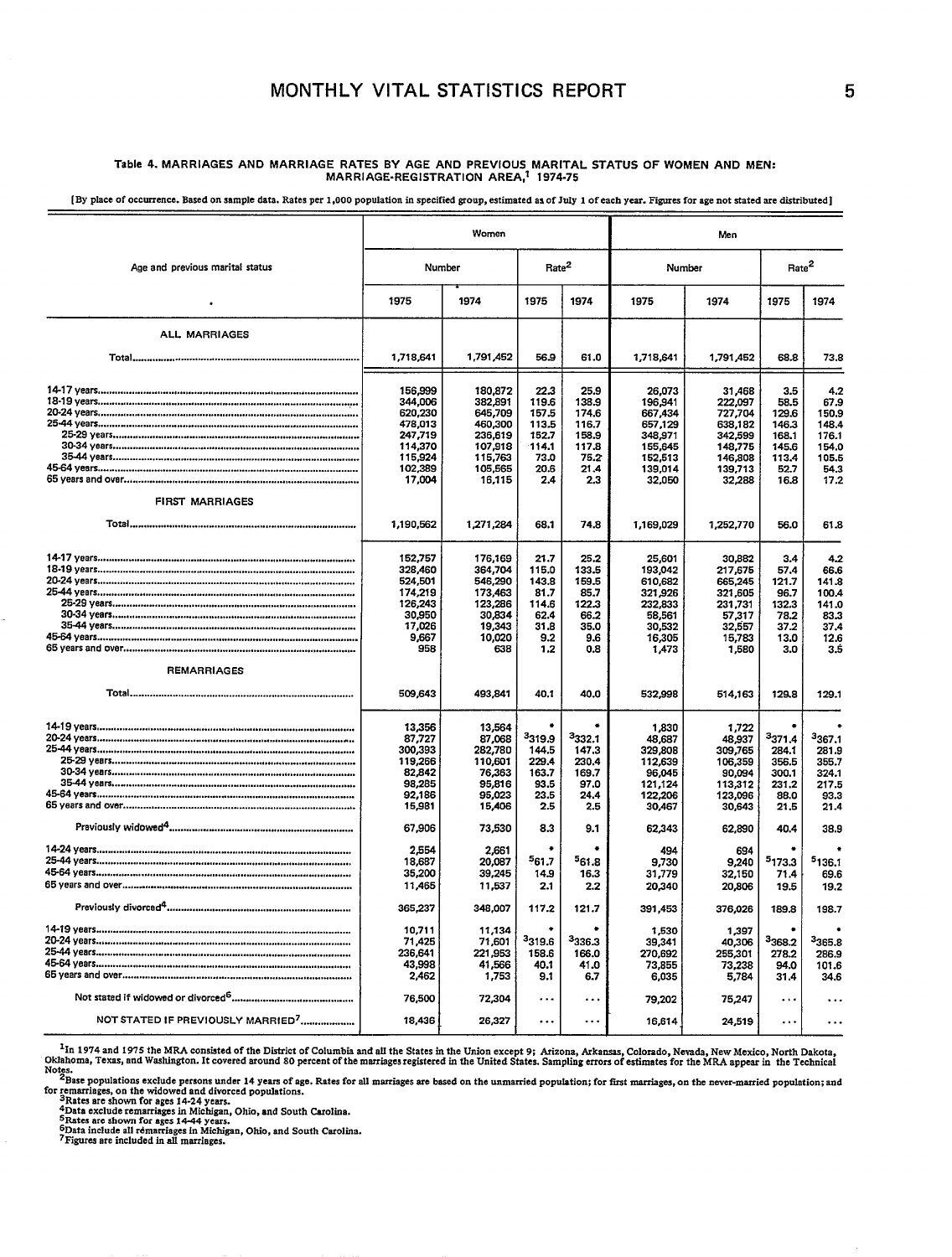### **TECHNICAL NOTES**

## **Place and Time of Occurrence**

Marriages are those performed during the year. Marriages and marriage rates for States and other areas are by place of occurrence. In table 3, however, figures for marriages shown for some States are by place and date the marriage license was issued.

### **Sources of Data**

Figures in tables 2 and 3 are based on totals reported by States and counties. All other figures in the tables are based on data tabulated from State-coded data tapes and from probability samples of records selected and coded in the National Center for Health Statistics from copies of the records sent in by States participating in the marriage-registration area (MRA). For 1973, 1974, and 1975, 41 States and the District of Columbia participated.

### **Marriage Sample**

Nine States–Florida, Maine, Missouri, Nebraska, New Hampshire, New York, Rhode Island, South Carolina, and Vermont–supplied State-coded data tapes of all their marriage reccords through the Cooperative Health Statistics System, and 100 percent of these records were used by NCHS. For all other States in the MRA, records were sampIed at different rates designed to give a sample of at least 2,500 for each State. For two States–Alaska and Delaware–where totals of less than 5,000 marriages had been anticipated, all records were included in the sample. One-half of all records were incIuded from 3 States and the District of Columbia, one-fifth from 6 States, one-tenth from 9 States, and one-twentieth from 12 States. The total sample size, including records supplied through the Cooperative Health Statistics System, was 489,980 marriages. Sampling errors shown in the following table are for frequencies which equal a specified percent of the total MRA marriages for either 1974 or 1975.

## **Sampling Errors**

All statistics for the MRA are estimates based on the systematic sample of marriages described above; therefore, these statistics are subject to sampling errors. A sampling error is a measure of variations that occur by chance between sample estimates and the actual quantity being estimated. Chances are about 68 out of 100 that an estimate would differ from the true value by Iess than the sampling error, and about 95 out' of 100 that the difference would be less than twice the sampling error.

#### **APPROXIMATE SAMPLING ERRORS OF ESTIMATED – NUMBERS OF MARRIAGES SHOWN IN TABLE 4: MARRIAGE-REGISTRATION AREA, 1974-75 —**

| Percent of total<br>MRA marriages in<br>subclass | 1975<br>sampling<br>error | 1974<br>sampling<br>error |  |  |
|--------------------------------------------------|---------------------------|---------------------------|--|--|
|                                                  | 448                       | 458                       |  |  |
|                                                  | 631                       | 645                       |  |  |
|                                                  | 768                       | 786                       |  |  |
|                                                  | 883                       | 903                       |  |  |
|                                                  | 982                       | 1.004                     |  |  |
|                                                  | 1,149                     | 1,175                     |  |  |
|                                                  | 1,351                     | 1,382                     |  |  |
| 15 or 85                                         | 1,608                     | 1.645                     |  |  |
|                                                  | 1,802                     | 1.843                     |  |  |
| 25 or 75                                         | 1,950                     | 1,995                     |  |  |
|                                                  | 2,252                     | 2.303                     |  |  |

#### **How to use the Sampling Error table**

Total numbers of MRA marriages in 1974 and 1975 were 1,791 ,4S2 and 1,718,641, respectively. For any estimate of marriage shown in table 4, determine its ratio to total MRA marriages for the corresponding year. Then look in the appropria row on the table for, the percentage figures closest to the estimate to determine the sampling error for that year. For example, in 1975 there were an estimated 365,237 marriages to women who had been previously divorced, or 21.3 percent of all 1975 MRA marriages. Since 21.3 percent is between 20 and 25 percent, the 1975 sampling error is between 1,802 and 1,950, or by interpolation, about 1,840 marriages. Chances are about 68 out of 100 that the actual number of 1975 marriages to divorcees is between 363,397 and 367,077 (365,237  $\pm$ 1,840).